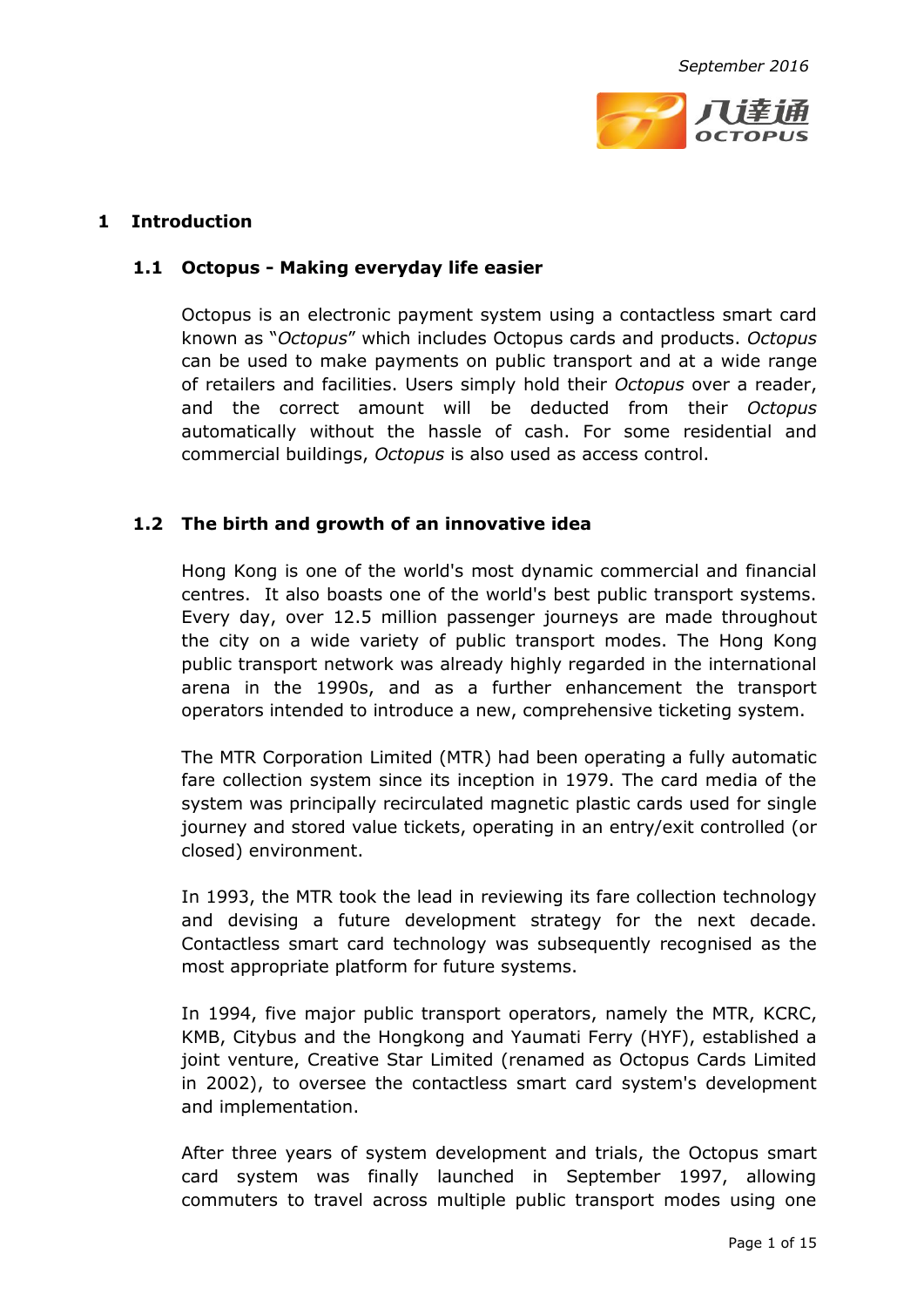single card, and eliminating the hassle of finding exact change for individual journeys.

The system is innovative in its application of technology in a commercial environment:

### **Co-operation within competition**

Developed, managed and owned by five transport operators which, despite competing for passengers, have all worked together in the interests of the public to ensure a seamless payment system.

### **A global leader**

The world's pioneering and most extensive contactless smart card system.

## **Multi-application**

Designed to accommodate multiple service providers from both the transport and non-transport sectors, allowing multi-application developments to provide even greater convenience to the public.

### **Expansion into Retails and Utilities**

Realising the card's vast commercial potential, Octopus applied for and obtained Deposit-taking Company authorisation from the Hong Kong Monetary Authority in April 2000 to expand its use to a wider base of different applications, especially in the retail sector.

In January 2001, a new agreement was signed among shareholders and the shares of HYF were transferred to New World First Bus Services Limited and New World First Ferry Services Limited.

In October 2005, Octopus Holdings Limited was incorporated to cover wholly-owned Octopus Cards Limited and subsidiaries responsible for the non-payment business of Octopus, including Octopus Rewards Limited.

Octopus services are now available for virtually all Hong Kong's public transport modes. Octopus applications also encompass car parks, parking meters, fast food outlets, bakeries and cake shops, convenience stores, supermarkets, household and personal care stores, boutiques, photo finishing services, telecommunications shops, vending machines, selfservice kiosks, photocopiers, photo booths, cinemas, school campuses and recreational facilities, as well as access control for residential and commercial premises.

#### **The Octopus Rewards Programme**

The Octopus Rewards programme, launched in November 2005, allows customers to earn and redeem Reward\$ with their registered *Octopus* regardless of their payment means. With this common platform, participating merchants can offer tailor-made discounts or special offers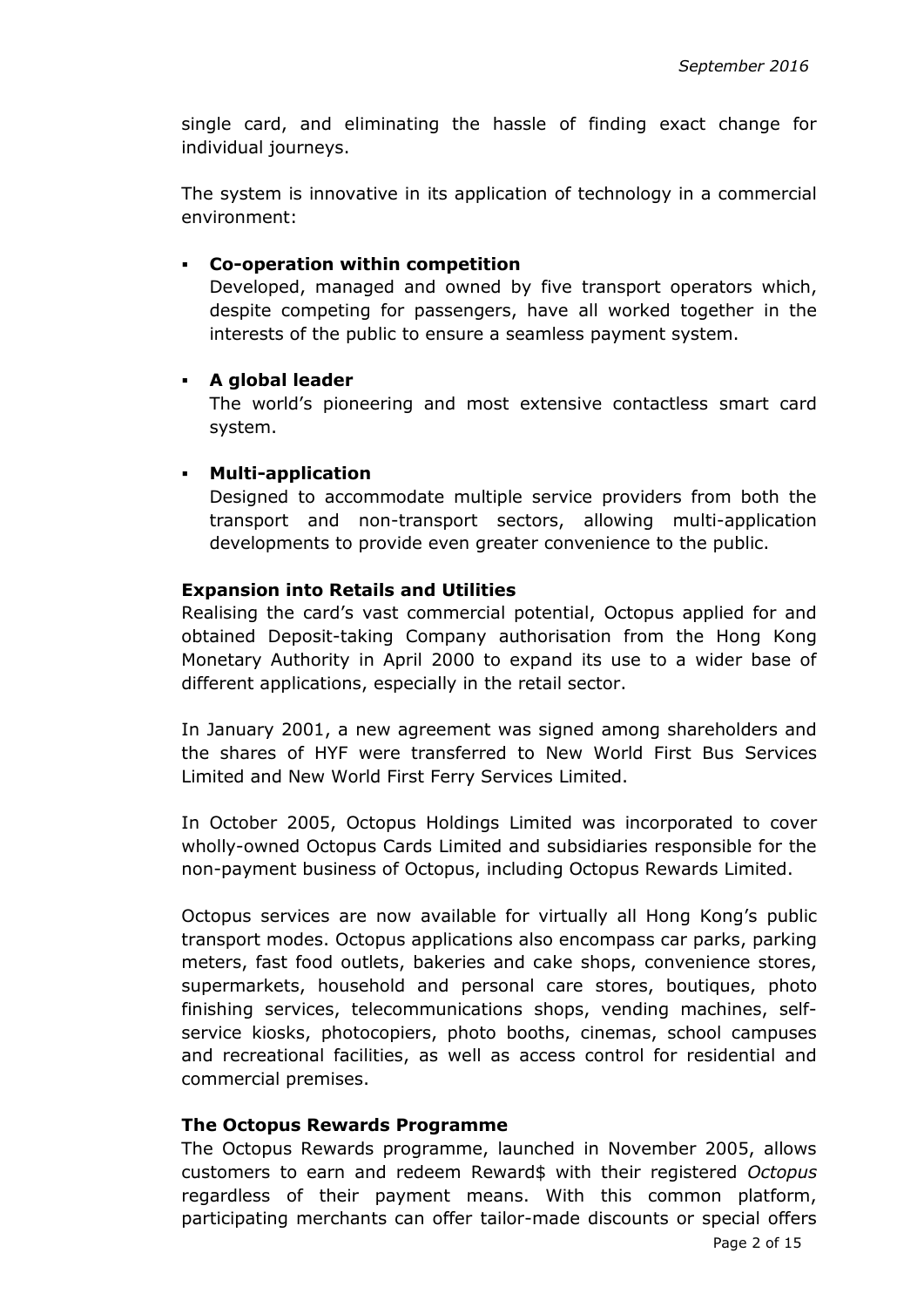to their customers without having to introduce any new rewards system. There are over 3.2 million registered *Octopus* under the programme, and members can enjoy the benefits at around 700 outlets of 20 participating merchants.

#### **Expansion to China and Cross-border Cards**

Leveraging the success of Octopus in Hong Kong, Octopus China Investments Limited and Octopus International Projects Limited have been established to tap into business opportunities that can utilise Octopus' expertise in smart card systems in mainland China and other countries.

With the support of the authorities in Hong Kong and Shenzhen, Octopus made its debut in Shenzhen in 2006. Currently, *Octopus* is accepted at over 50 retail outlets in Shenzhen, including outlets of Café de Coral, Fairwood and Shenzhen Dutyfree Group at all Shenzhen ports.

In 2010, Octopus established a joint venture with Digital China Software Limited to develop application solutions and operational services for smart cards in mainland China. In April 2011, the joint venture signed a strategic cooperation agreement with Wuhan City Smart Card Co Ltd to participate in its operations and development.

In August 2011, Octopus and Lingnan Pass signed a framework agreement – which is part of the Guagndong-Hong Kong economic collaborations announced by the HKSAR Government after the  $14<sup>th</sup>$ Plenary of the Hong Kong/Guangdong Co-operation Joint Conference.

Octopus launched two co-named cards with two mainland partners, namely Lingnan Pass and Shenzhentong, in July and September 2012 respectively. The "Octopus · Lingnan Pass" and "Hu Tong Xing" offer Hong Kong and Guangdong residents and frequent travelers greater convenience in cross-border commute and spending, as part of the enhanced interoperability, integration and collaboration between the two areas.

### **Export of Expertise to Overseas**

Octopus began exporting its unique technology and experience to The Netherlands and Dubai in 2003 and 2007 respectively. The Dutch public transport e-ticketing system, developed and supported by Octopus, was launched in Rotterdam and Amsterdam in 2009, and is being rolled out on a national scale. The Dubai contactless smart card payment system for multiple public transport services developed by Octopus was successfully launched in 2009. Octopus also announced in 2009 its participation in the development of a new public transport e-ticketing system in Auckland, New Zealand.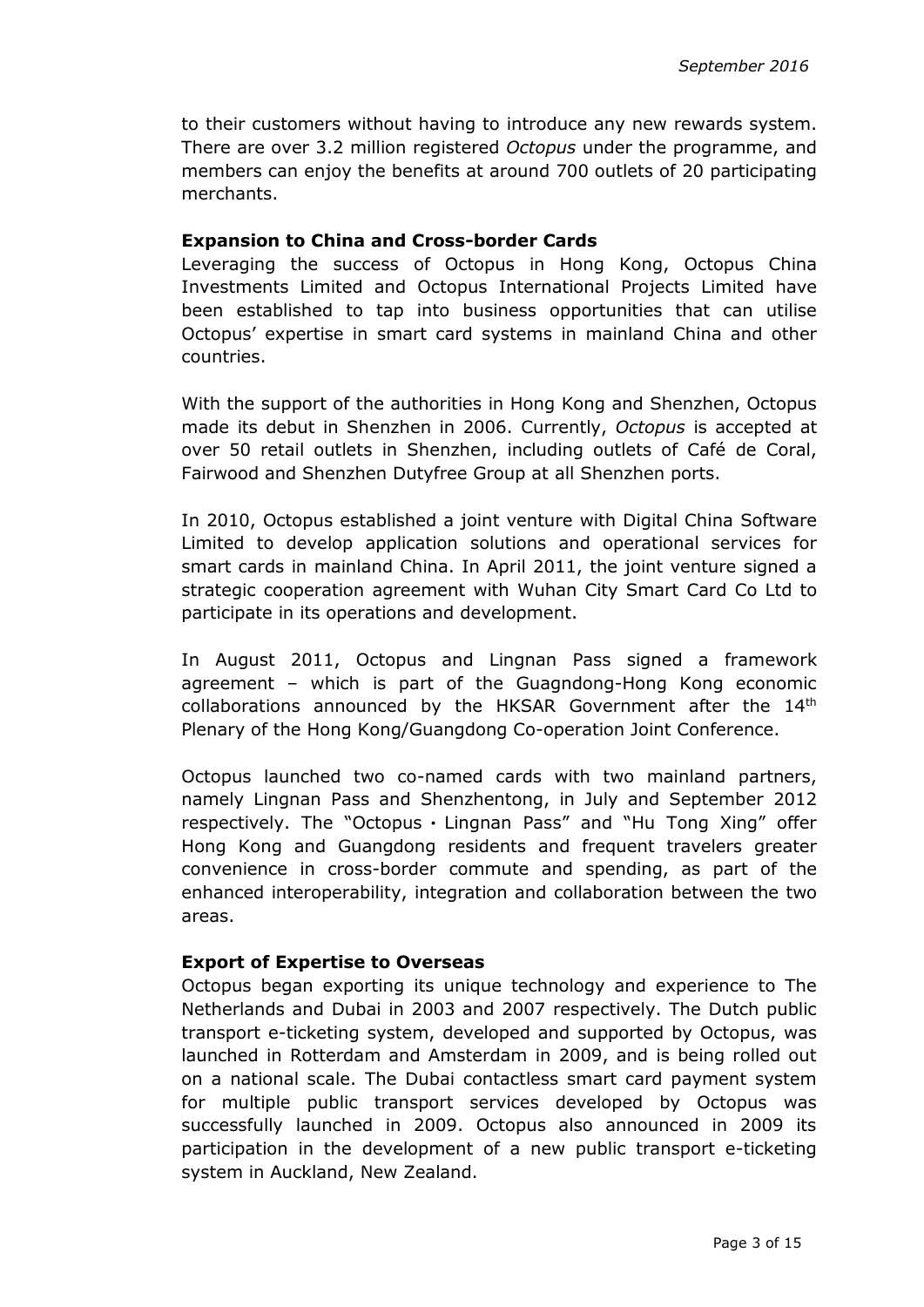### **New Octopus Service Point**

The new Octopus Service Points (OSP) are located at designated MTR stations and the Link REIT shopping centres (to be installed starting from late October 2015) for customers to replace their First Generation Onloan Octopus, check their Octopus' remaining value, Reward\$ balance and the latest transaction records.

In addition, they can activate their Rewards membership and download Reward\$. They can also collect incomplete transaction refund (if any) onto their Octopus at this facility.

## **Octopus Mobile SIM**

Octopus entered the era of mobile payment by launching the Octopus Mobile SIM in October 2013. This innovative service allows Octopus users to enjoy fast and convenient Octopus payment and other services, simply with one tap of their NFC-enabled smartphones on the Octopus readers.

### **Octopus Online Payment Service**

Launched in February 2014, the "Octopus Online Payment Service" is the first ever mobile payment solution that uses contactless smartcard to process online payments on Near Field Communication (NFC)-enabled mobile devices, among the widely used contactless smartcard small payment systems in the world. It provides Hong Kong people with even more convenient, secure and flexible online shopping experiences.

#### **Expansion to Macau**

In March 2014, Octopus and Macau Pass joined hands to roll out the Octopus payment service in over 30 retail outlets in Macau, offering Hong Kong residents and travelers who carry an Octopus greater convenience and ease for retail payments in Macau.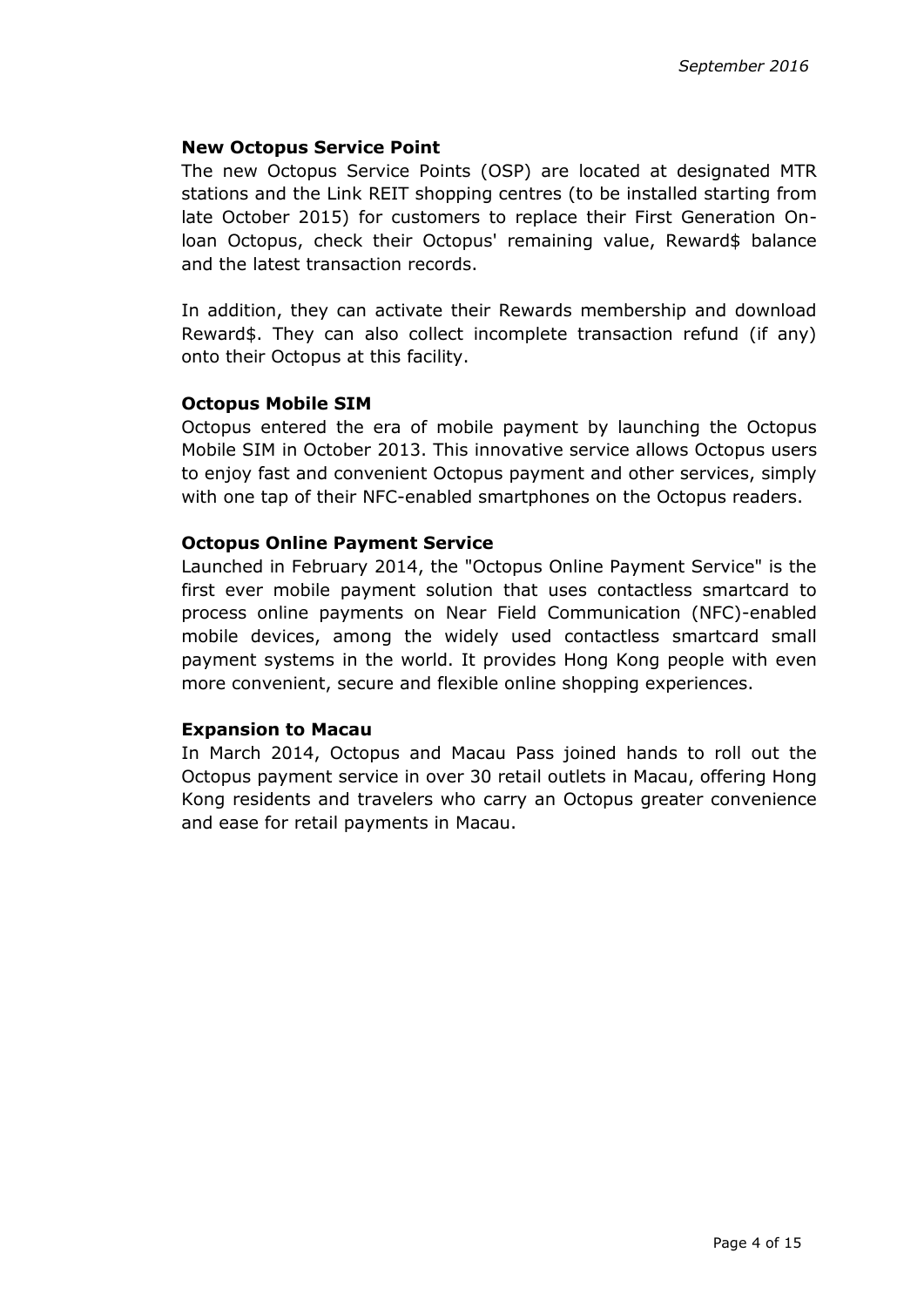## **1.3 Company profile**

Octopus Cards Limited is wholly owned by Octopus Holdings Limited whose shareholders are the major transport operators in Hong Kong. Octopus Cards Limited is the operator of the Octopus system and is the issuer of *Octopus*.

The shareholding structure of Octopus Holdings Limited is as follows:

| Company                                         | <b>Shares</b> |
|-------------------------------------------------|---------------|
| <b>MTR Corporation Limited</b>                  | 57.4%         |
| Kowloon-Canton Railway Corporation              | 22.1%         |
| <b>KMB Public Bus Services Holdings Limited</b> | 12.4%         |
| Citybus Limited                                 | 5.0%          |
| New World First Bus Services Limited            | 3.1%          |

#### **1.4 Mission**

Making everyday life easier by using innovative payment technology.

### **2 Types, features and technology of** *Octopus*

## **2.1 Types of** *Octopus*



There are four types of *Octopus*: *On-Loan Octopus* (Child, Adult, Elder, Personalised), *Sold Octopus*, *Bank Issued Octopus and Octopus Mobile SIM*.

An *On-Loan Octopus* is an *Octopus* the company lends to a customer who needs to pay a refundable deposit that covers the card and associated costs as well as the negative value provision. A *Sold Octopus* is a specially designed *Octopus* the company sells to a customer. It holds no deposit. A *Bank Issued Octopus* is a card or product with Octopus function issued by an authorised bank or financial services company. *Octopus Mobile SIM* is a mobile phone SIM card incorporated with Octopus function. The *Octopus Mobile SIM* consists of both Octopus function and mobile telecommunication function for use on NFC (Near Field Communication) enabled mobile phones as tested by Octopus.

## **2.2 Features of Octopus**

## **Convenient and fast**

Eliminates the need to carry cash or exact fares. Each transaction is carried out in as little as 0.3 seconds.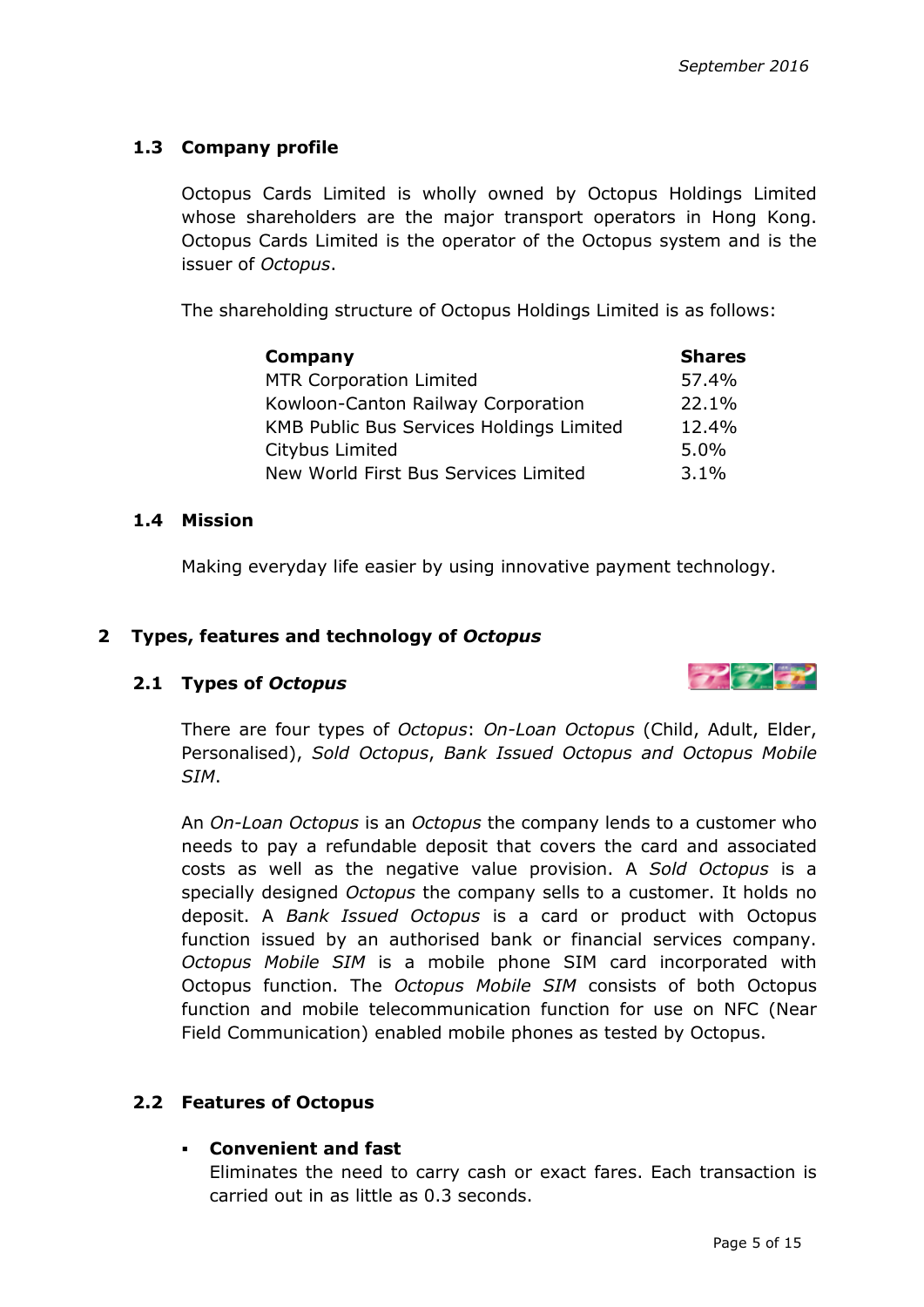### **Secure and reliable**

High reliability and accuracy with comprehensive measures in place to safeguard the integrity and security of the system.

### **Efficient and accurate**

Simplifies day-end cash counting activities, reducing human counting errors as well as time required for bank reconciliations.

#### **Cost saving**

Lowers cash handling cost.

### **Contactless**

Convenience of operation, without withdrawing *Octopus* from wallets/purses.

### **Multi-usage with one single card/product**

A wide range of applications, including public transport, parking, retail, self-service, leisure facilities, schools and access control.

### **Easy reloading**

An *Octopus* can be reloaded at thousands of convenient locations, and the Octopus Automatic Add Value Service links the holder's *Octopus* with credit card/bank accounts.

#### **Discounts/Loyalty programmes**

Holders using *Octopus* for payments can enjoy the discounts/loyalty programmes provided by a number of service providers.

#### **2.3 Octopus technology**

The Octopus system represents a major breakthrough in smart card payment technology. Since its launch, Octopus has undergone many enhancements, with a major achievement of integrating the Octopus Clearing House System with the systems of a wide variety of organisations and merchants offering Octopus.

The Octopus card, manufactured by Sony, has a built-in IC chip and communicates with different fare processors through the use of an Octopus reader/writer.

The reader/writer is a device comprised of a controller board and an antenna. It uses inductive radio frequency to transmit power and data signals to the processors inside the contactless smart card. The maximum operating range of the reader/writer is between 30mm and 100mm, depending on the type of model being used. Data communications to and from the *Octopus* are only established when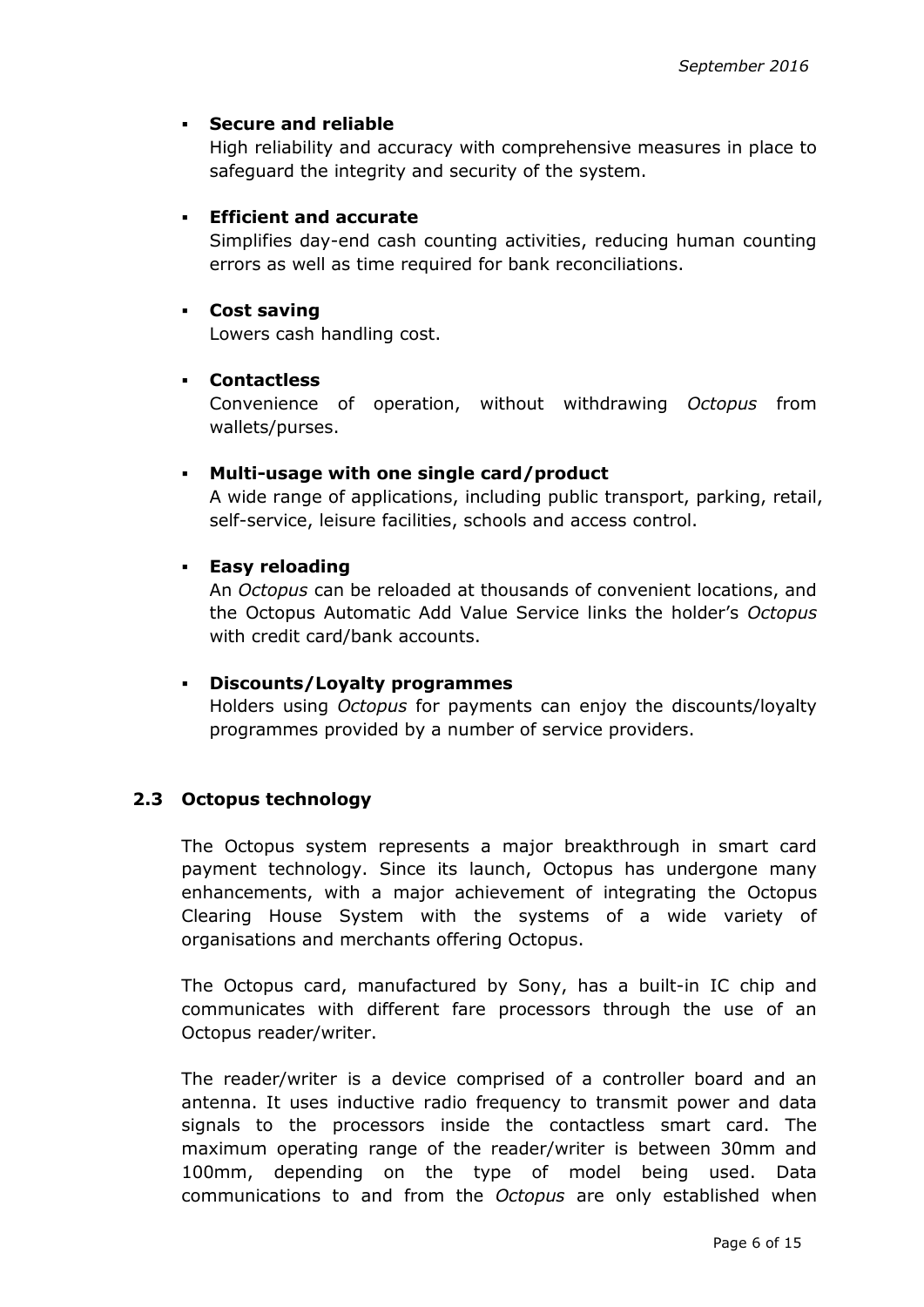mutually authenticated security handshaking is verified followed by transfer of encrypted data.



The Octopus reader/writer is connected to the service provider's point-ofsale (POS) terminal or controller, and receives commands from the POS or controller on the actions to be performed (such as payment deduction and cash add-value). The transaction data is either temporarily stored in the reader/writer or sent back to the POS or controller, depending on the device type. In any event, all transaction data is sent back to the Octopus Central Computer at the end of each day for clearing and settlement.

The Octopus Clearing House System uses a complex set of business rules to validate each transaction prior to authorising settlement amounts. A standard set of reports is then sent to each participating service provider on a daily basis, and the settlement amounts are deposited into their respective accounts on the following working day.

## **3 Consultancy services**

As a full-service smart card issuer and operator, Octopus is in a unique position to export its experience, system and proven approach to make life easier for people in many countries around the world. Octopus consultancy services offer potential parties (transport operators, governments and enterprises overseas and in mainland China) a high level of practical experience and technology know-how, coupled with reliable, high-quality support in implementing a similar smart card system, from feasibility study to project completion and operation.

Since 2003, Octopus has successfully assisted The Netherlands and Dubai to develop and implement smart card systems. Octopus is also helping Auckland, New Zealand to build a multi-modal ticketing system for public transport.

## **4 Contributions to Hong Kong**

## **4.1 Customers**

- Convenient, reliable and secure payment method
- Flexible reloading methods
- A wide range of applications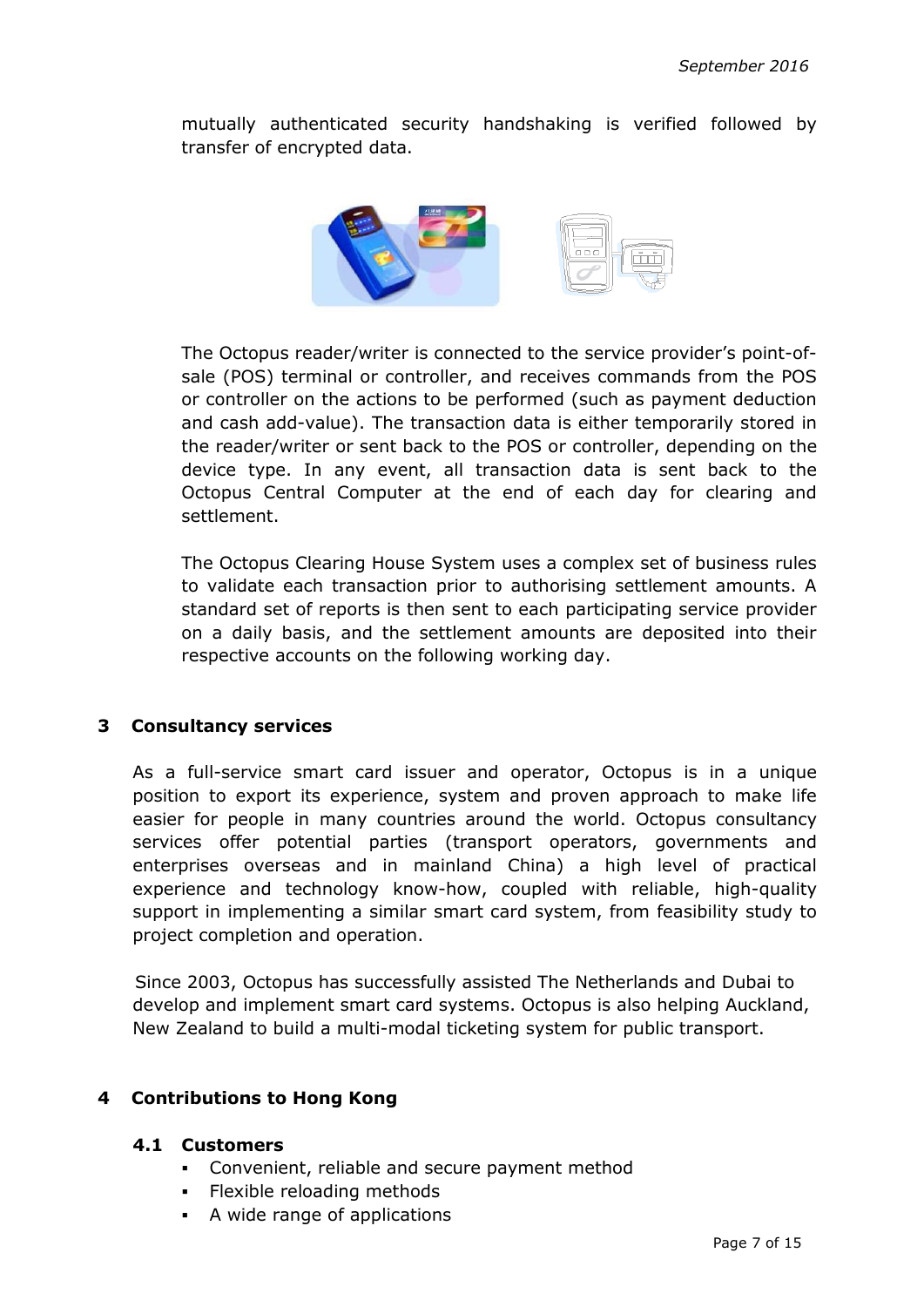- **Discount and loyalty schemes**
- Available in different forms and sizes to suit different lifestyles

### **4.2 Service providers**

*Operational Benefits* 

- Secure, efficient, flexible and reliable means of revenue collection
- **Shorter transaction times**
- Reduced preventive and corrective maintenance
- Peripheral internal uses such as staff ID and access control

#### *Financial benefits*

- Reduced cash handling cost
- Increased usage and revenue through enhanced system userfriendliness
- Improved revenue protection through greater security by minimising fraud, and possibility of blocking transactions after card loss
- Economies of scale achieved by the sharing of a common system infrastructure by all participating operators

*Business benefits* 

- Provision of a platform accommodating complex fare collection strategies such as intermodal discounts and loyalty schemes
- Enhanced corporate image and customer service

#### **4.3 Social contributions**

- The system can be considered as a major step towards a cashless society
- Compared to coins, *Octopus* is more hygienic, convenient and fast
- The polyethylene terephthalate (PET) material used to fabricate the card is environment-friendly. The card is reloadable without the need for disposal

#### **4.4 Corporate Social Responsibility Programmes**

As a good corporate citizen, Octopus is committed to contributing to the community through a wide variety of corporate social responsibility programmes. These include:

- The 3-year "Octopus Rehabilitation Transportation Subsidy Scheme" launched in February 2014 to subsidise low-income wheelchair users in enjoying accessible point-to-point Accessible Hire Car (AHC) service provided by the Hong Kong Society for Rehabilitation. The Scheme targets to offer 53,731 accessible and convenient passenger trips to eligible users in the 3-year period.
- Close collaboration with public transportation operators to support the Government's "Public Transport Fare Concession Scheme for the Elderly and Eligible Persons with Disabilities", offering a fast and convenient Octopus payment platform for beneficiaries to enjoy the HK\$2 concessionary fare.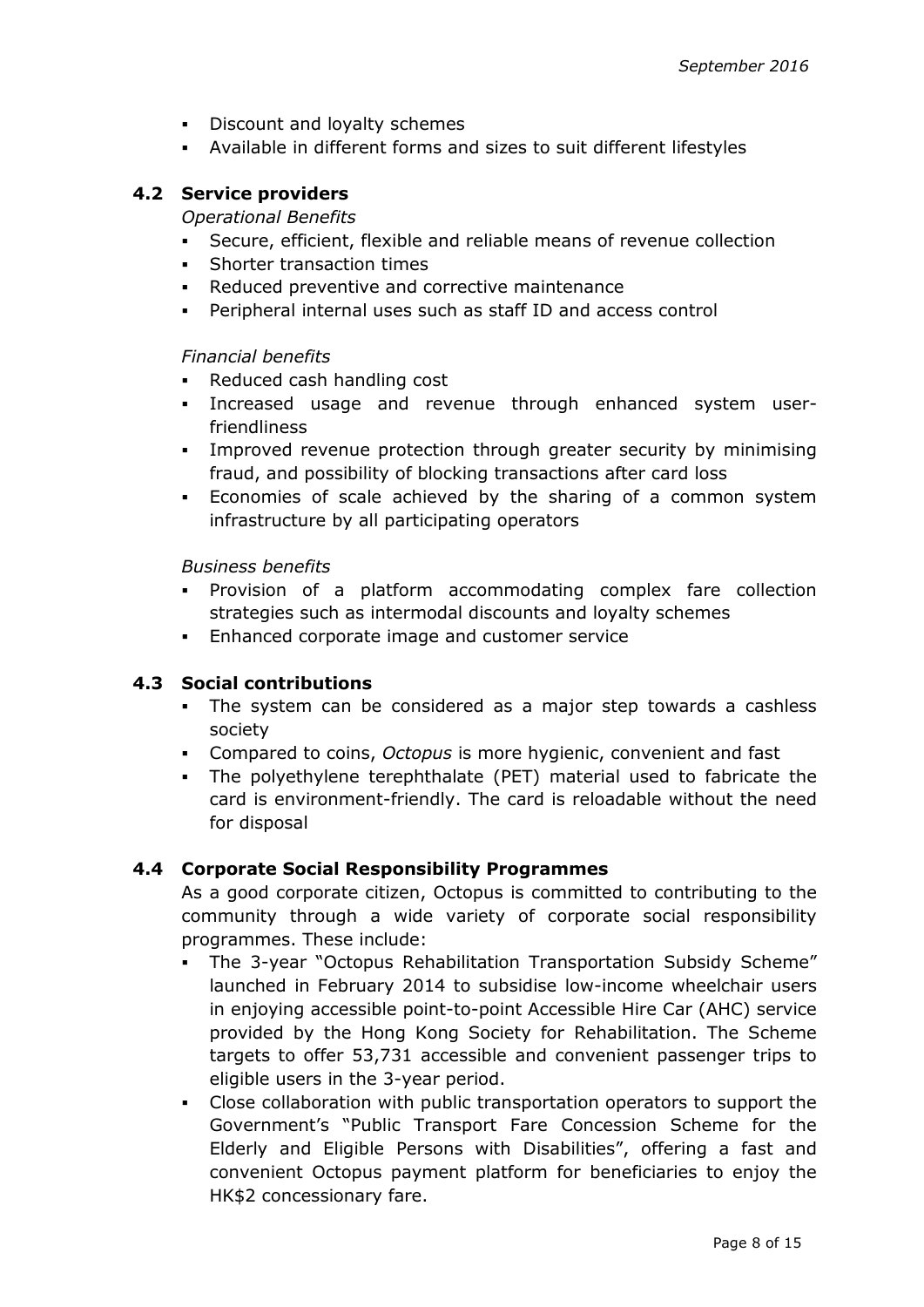- Through the "Octopus Kids' Nurturing Programme" and "Octopus Ethnic Minority Children's Nurturing and Inclusion Programme", Octopus offers needy local and ethnic minority as well as newly arrived children the opportunity to learn extra-curricular activities, participate in public performances and financial management training for their whole-person development and better integration into the community.
- Octopus launched the Electronic Flag-selling Programme to provide Hong Kong Council of Social Service with 110 free portable Octopus readers complete with comprehensive technical support and users training. The Programme aims to offer another convenient fund raising channel to charity organisations and enhance their flag selling efficiency as a whole.
- The Octopus Volunteer Team formed since 2007 now comprises over 170 of Octopus' staff who participate in various community volunteering services, contributing altogether over 11,000 service hours over the years.

# **5 Achievements – Hong Kong's Pride**

Since its launch in 1997, the Octopus brand has gone from strength to strength, proving an unequivocal success.

- One of the world's highest acceptance commercial smart card systems **over 99%** of Hong Kong people (aged 15-64) possess an Octopus\*
- High circulation **over 32 million cards and products actively in circulation** (Hong Kong population: over 7 million)
- One of the world's most used smart card system – **over 14 million transactions a day, valued at over HK\$180 million**
- One of the world's widest scope of applications **more than 19,000**  retail outlets from **over 8,000 service providers** representing a wide range of sectors. New uses for *Octopus* are regularly added
- **22 financial institutions** provide the Octopus Automatic Add Value Service to customers
- **Over 75,000 Octopus readers deployed in the market**
- Attracted a considerable number of delegations from all over the world to visit and learn about the Octopus experience, facilitating industry development
- Coverage of Octopus has appeared in media all over the world

\* Figure quoted from a research conducted in Nov-Dec 2015 by Acorn Marketing & Research Consultants (International) Limited on individuals aged between 15 and 64.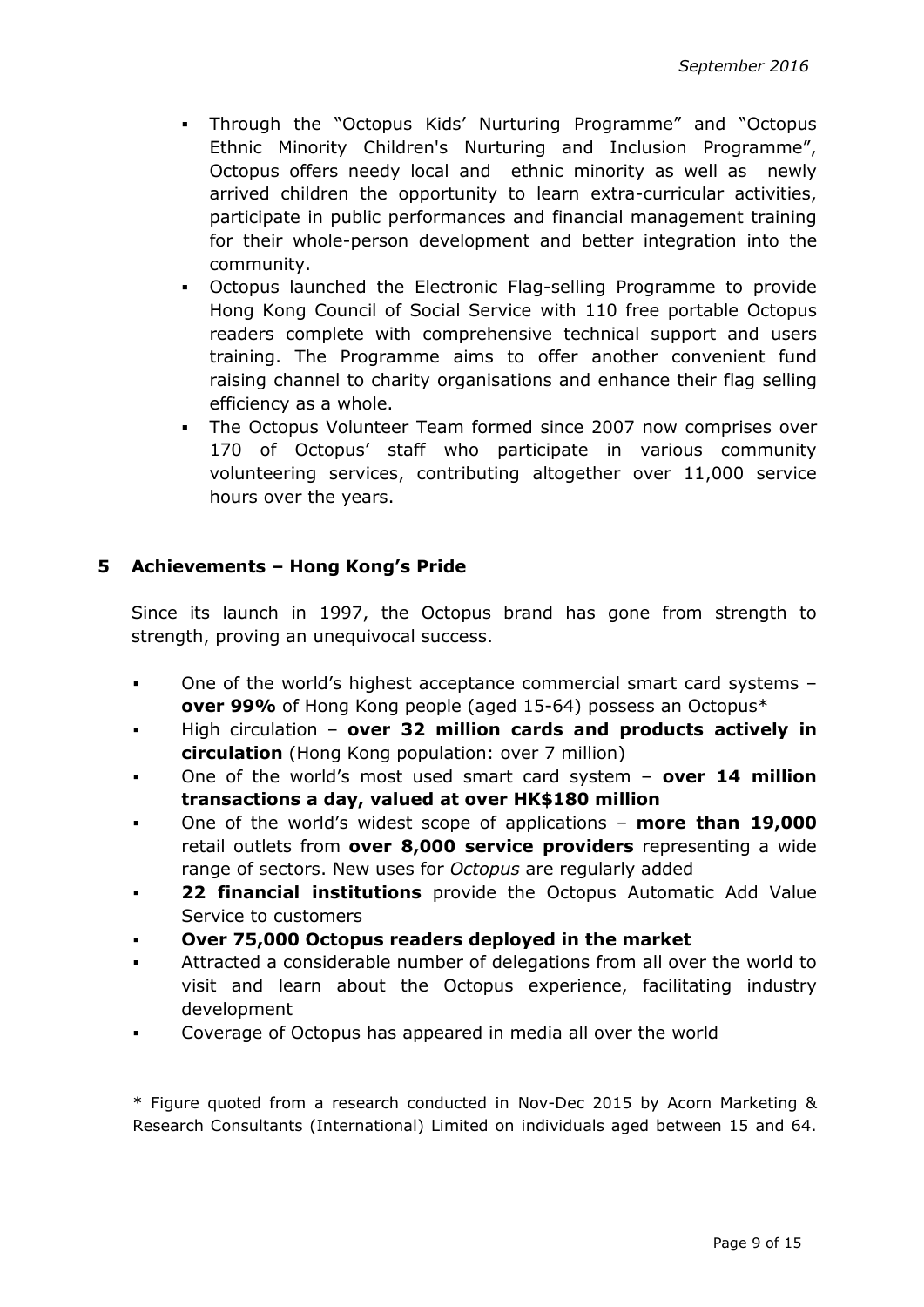# **6 Recognition and awards**

| Year          | <b>Awards</b>                                                                                                                                                                   |
|---------------|---------------------------------------------------------------------------------------------------------------------------------------------------------------------------------|
| 1998-<br>2006 | 1998 Hong Kong Awards for Services: Innovation - The<br>Hong Kong Coalition of Service Industries                                                                               |
|               | <b>Asian Innovation Awards 1998 - Far Eastern Economic</b><br>Review                                                                                                            |
|               | The 1st UITP Secretariat General Award for Innovation<br>in Public Transport - The International Association of Public<br>Transport (UITP) (1999)                               |
|               | <b>Most Ingenious Service Award 2000</b> - Next Magazine                                                                                                                        |
|               | <b>Ranked 7th in The Election of 10 Engineering Wonders</b><br>in Hong Kong (2000) - The Hong Kong Institution of<br>Engineers and The Leisure and Cultural Services Department |
|               | Ten Outstanding Issues of the Visually Impaired (the<br>Braille on Add Value Machines) - Hong Kong Blind Union<br>(2000)                                                        |
|               | 2003 Hong Kong Top Ten Brandnames Award - The<br>Chinese Manufacturers' Association of Hong Kong                                                                                |
|               | <b>Best Practice Awards 2003 in Simplicity - Best Practice</b><br>Management (2003)                                                                                             |
|               | <b>Superbrands Hong Kong &amp; Brand Leader Award -</b><br><b>Business Equipment &amp; Services</b> - Superbrands (2003)                                                        |
|               | <b>Enterprise Award of DHL/SCMP Hong Kong Business</b><br><b>Awards 2003 - DHL/South China Morning Post</b>                                                                     |
|               | Hong Kong Business Mastermind - Lifestyle Innovation<br><b>Business Award</b> - East Week (2004)                                                                                |
|               | <b>Brand of Hong Kong's Pride Award of Next Brand</b><br><b>Awards 2004 - Next Magazine</b>                                                                                     |
|               | <b>Best Electronic Payment Service of The 1st eLife Award</b><br>- ESDlife (2005)                                                                                               |
|               | People Site Certification - Asia Pacific Customer Service<br>Consortium (2005)                                                                                                  |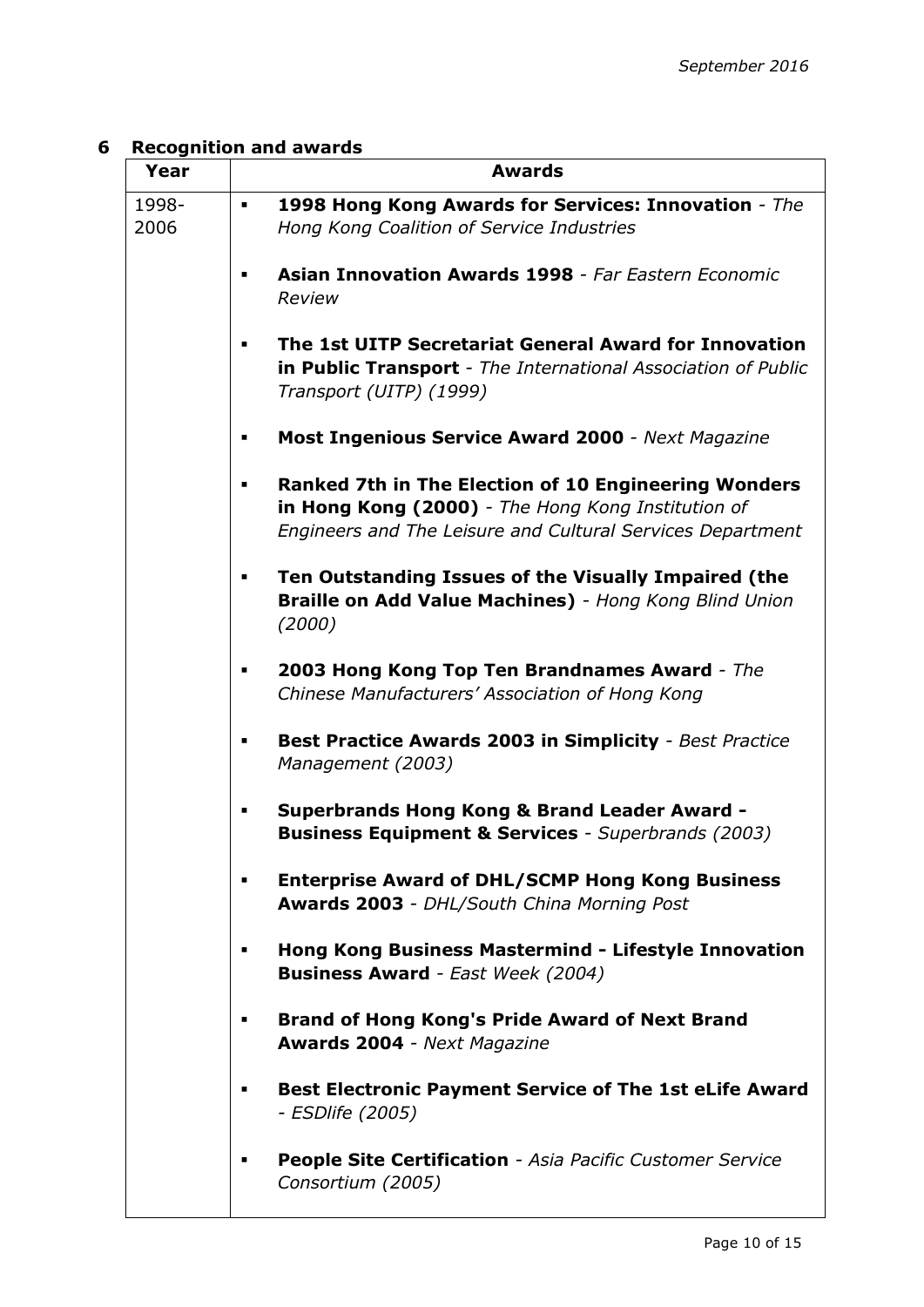|                  | Hong Kong's Proudest Local Brand Award of Next Brand<br><b>Awards 2005 - Next Magazine</b>                                                                                                      |
|------------------|-------------------------------------------------------------------------------------------------------------------------------------------------------------------------------------------------|
|                  | 2005 Hong Kong Awards for Industries: Innovation and<br><b>Creativity</b> - Hong Kong General Chamber of Commerce                                                                               |
|                  | My Favourite Local Brand of Next Brand Awards 2006 -<br><b>Next Magazine</b>                                                                                                                    |
|                  | 2006 Chairman's Award of the World Information<br><b>Technology and Services Alliance (WITSA) Global IT</b><br><b>Excellence Awards</b> - World Information Technology and<br>Services Alliance |
|                  | Prime Awards for Brand Excellence 2006 - Prime<br>Magazine Hong Kong                                                                                                                            |
| $2007 -$<br>2010 | Corporate Strategy Excellence Awards 2007 - East Week<br>٠<br>Magazine                                                                                                                          |
|                  | <b>Excellent Creative Services Award of Sing Tao Excellent</b><br><b>Services Brand Awards 2007</b> - Sing Tao Daily                                                                            |
|                  | 2008 Consumer's Most Favourable Hong Kong Brands -<br><b>Gold Award</b> - China Enterprise Reputation and Credibility<br>Association (Overseas) Ltd                                             |
|                  | Hong Kong Local Brand Category of Yahoo! Emotive<br>Brand Awards 2007-2008 - Yahoo! Hong Kong Limited                                                                                           |
|                  | <b>Excellent Creative Services Award of Sing Tao Excellent</b><br><b>Services Brand Awards 2008</b> - Sing Tao Daily                                                                            |
|                  | <b>Outstanding Brand during the Economic Downturn of</b><br>Yahoo! Emotive Brand Awards 2008 -2009 - Yahoo! Hong<br>Kong Limited                                                                |
|                  | The Best Creative Buy of Metro Creative Awards 2009 -<br><b>Metro Daily</b>                                                                                                                     |
|                  | 2009 Consumer's Most Favourable Hong Kong Brands -<br><b>Gold Award</b> - China Enterprise Reputation and Credibility<br>Association (Overseas) Ltd                                             |
|                  | 2009 Silver Award for Volunteer Service - Social Welfare<br>Department, HKSAR Government                                                                                                        |
|                  | Caring Company 2007/2010 - The Hong Kong Council of                                                                                                                                             |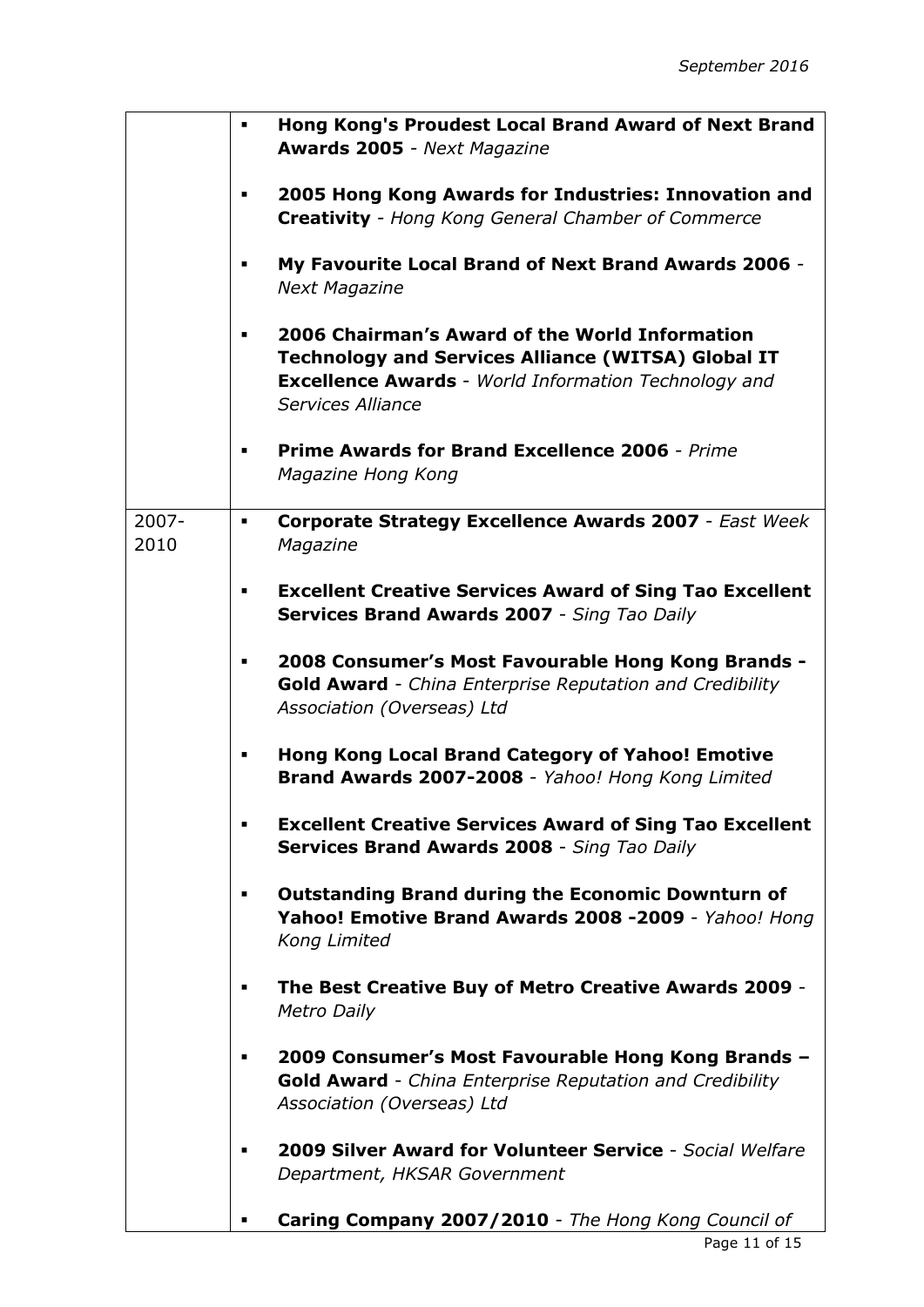|                  | <b>Social Service</b>                                                                                                                                                                                                                                                   |
|------------------|-------------------------------------------------------------------------------------------------------------------------------------------------------------------------------------------------------------------------------------------------------------------------|
|                  | 2010 Capital Outstanding Strategic Performance Award<br>- Capital x Capital Weekly                                                                                                                                                                                      |
|                  | 2010 Asia Pacific Market Penetration Leadership Award<br>for Contactless Smart Cards Convergence - Frost &<br>Sullivan                                                                                                                                                  |
|                  | The Best of Smart Living Award 2010 - eZone of Hong<br>Kong Economic Times Publishing Group                                                                                                                                                                             |
|                  | 2010 Bronze Award for Volunteer Service - Social<br>Welfare Department, HKSAR Government                                                                                                                                                                                |
| $2011 -$<br>2014 | The Best SME's Partner Award 2011 - The Hong Kong<br>٠<br><b>General Chamber of Small and Medium Business</b>                                                                                                                                                           |
|                  | <b>2011 Silver Award for Volunteer Service - Social Welfare</b><br>Department, HKSAR Government                                                                                                                                                                         |
|                  | Caring Company 2011/2012 - The Hong Kong Council of<br>Social Service                                                                                                                                                                                                   |
|                  | Prestigious Corporate Brand Awards 2012 - Judging<br><b>Panel and Consumer Award (Service Industry)</b><br><b>Electronic Payment and Credit Card Category - Ming Pao</b><br>Daily News and Master of Science Programme in Marketing,<br>Chinese University of Hong Kong |
|                  | <b>Yahoo! Emotive Brand Awards 2011-12 (Emotive</b><br>Design Category) - Yahoo! Hong Kong Limited                                                                                                                                                                      |
|                  | Starlight Award for the Most Popular Hong Kong and<br>Macau Brands 2012 - China Media Network                                                                                                                                                                           |
|                  | 2012 Gold Award for Volunteer Service - Social Welfare<br>Department, HKSAR Government                                                                                                                                                                                  |
|                  | <b>Team Award for Customer Service Excellence - Hong</b><br>Kong Association for Customer Excellence                                                                                                                                                                    |
|                  | <b>Certificate of Merit - Financial, Legal and Business</b><br>п<br><b>Consulting Services sector of the 2012 Hong Kong</b><br><b>Awards for Environmental Excellence - Environmental</b><br>Campaign Committee                                                         |
|                  | <b>ERB Manpower Developer Award Scheme 2013-2015 -</b>                                                                                                                                                                                                                  |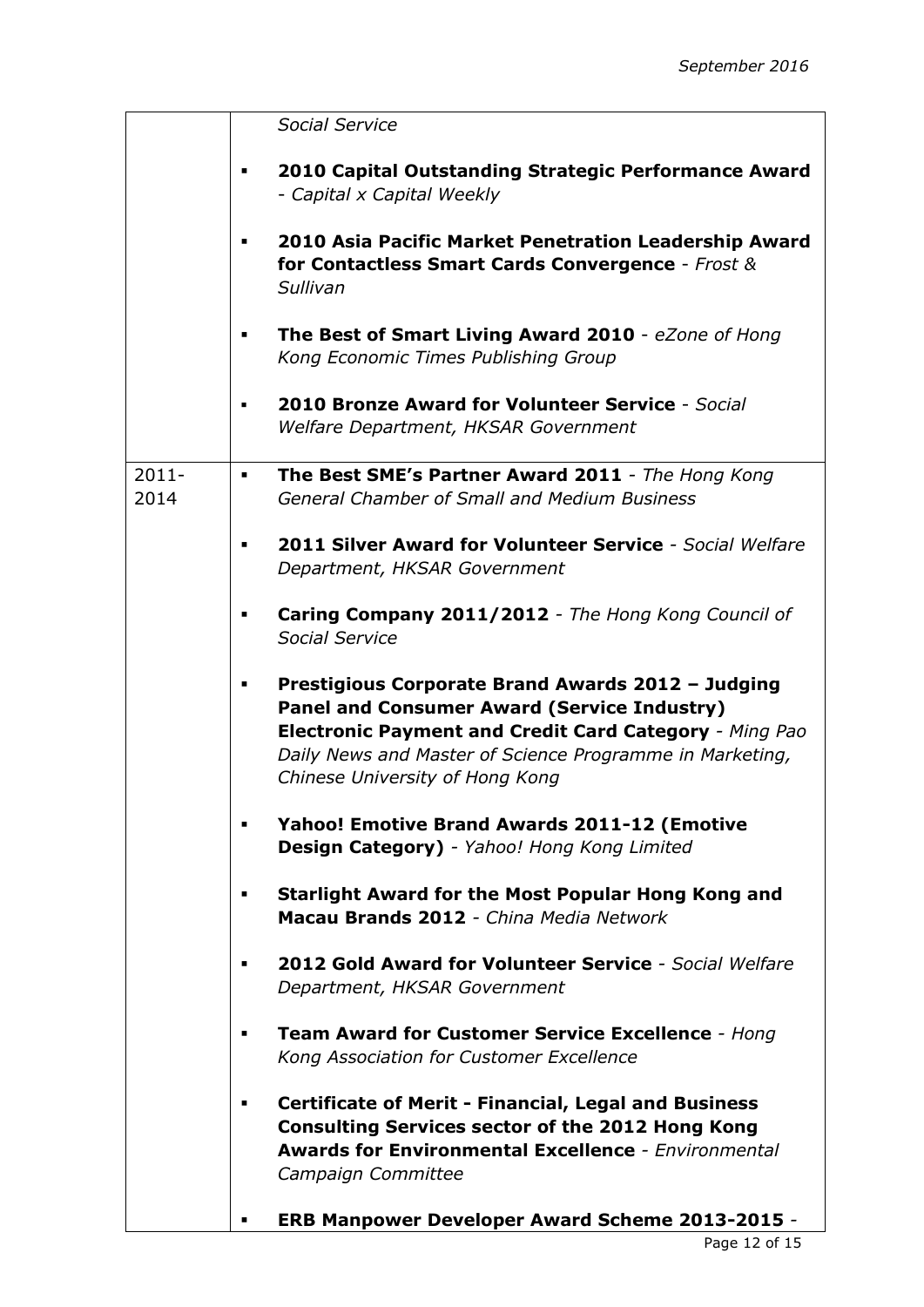|  | Employees Retraining Board |  |
|--|----------------------------|--|
|--|----------------------------|--|

- **Bronze Award of the Inbound Contact Centre of the Year- 2013 (Below 20 seats)** *- Hong Kong Call Centre Association*
- **Hong Kong's Top 10 Prestigious Brand Award 2013** *- Ming Pao Daily News and Master of Science Programme in Marketing, Chinese University of Hong Kong*
- **Hong Kong's 100 Most Influential Brands for 2013** *World Brand Laboratory*
- **2013 Gold Award for Volunteer Service** *- Social Welfare Department, HKSAR Government*
- **Caring Company 2011/2014** *- The Hong Kong Council of Social Service*
- **Hong Kong Famous Brands Award 2013**  *Asia Brand Development Association*
- **Asia Smartphone Apps Contest 2013/2014 "Creative Lifestyle" category Bronze Award** *- Hong Kong Wireless Technology Industry Association*
- **2013/14 Family-Friendly Employers** Family Council
- **TVB Most Popular TV Commercial Awards 2014 – Finance & Real Estate** – TVB
- **HKGolden IT Award 2014 – "Best Mobile App"**  HKGolden
- **Bronze Award of the Inbound Contact Centre of the Year - 2014 (Below 20 seats)** *- Hong Kong Call Centre Association*
- **Hong Kong's Top 10 Prestigious Brand Award 2014** *- Ming Pao Daily News and Master of Science Programme in Marketing, Chinese University of Hong Kong*
- **2014 Hong Kong Awards for Industries: Innovation and Creativity** – *Hong Kong General Chamber of Commerce*

| 2015- | • Hong Kong Famous Brands Award 2014 - Asia Brand |  |
|-------|---------------------------------------------------|--|
| 2018  | Development Association                           |  |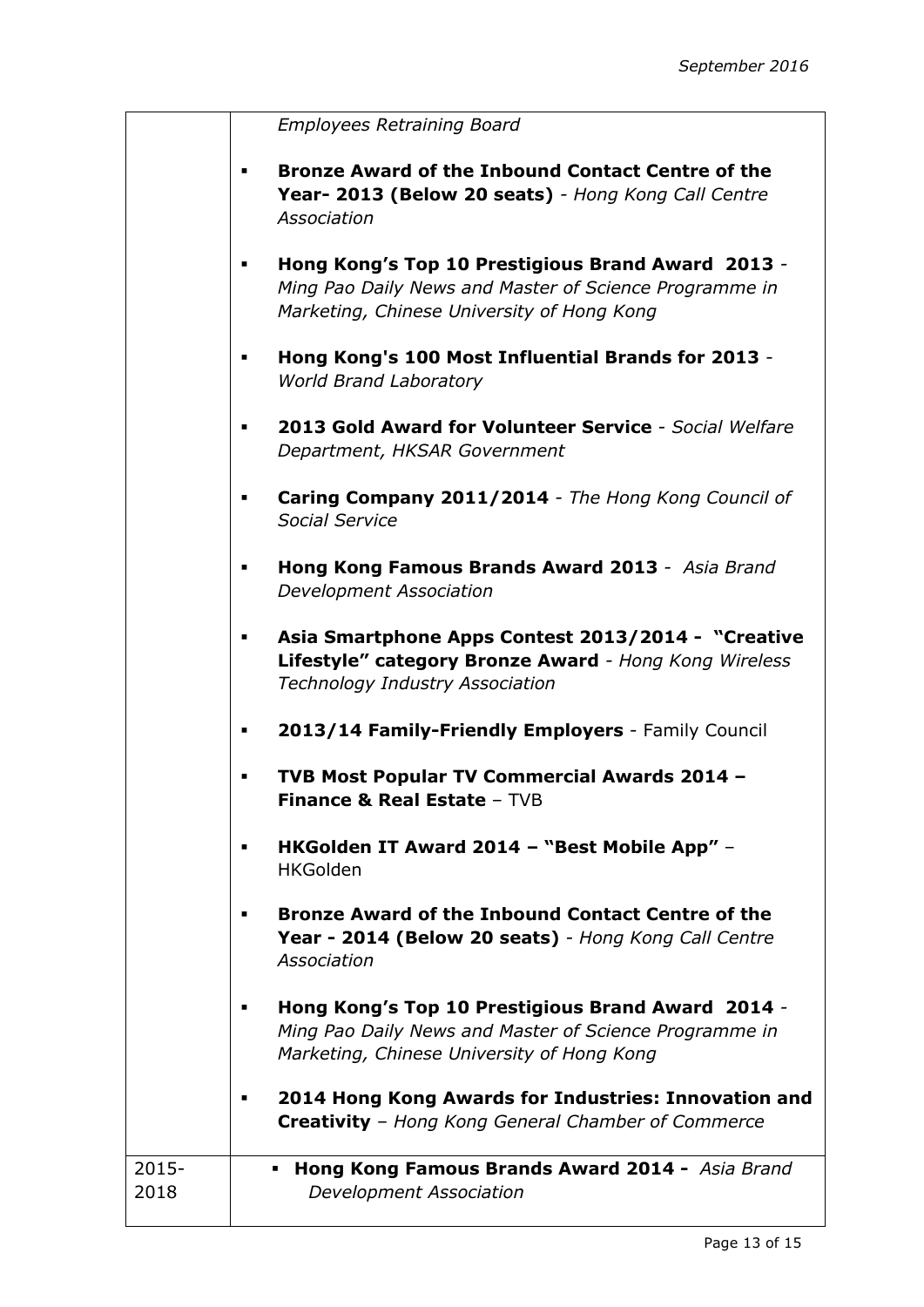|   | - ERB Manpower Developer Award Scheme 2015-2017 -<br><b>Employees Retraining Board</b>                                                                                         |
|---|--------------------------------------------------------------------------------------------------------------------------------------------------------------------------------|
|   | • Gold Award in the Web Accessibility Recognition<br><b>Scheme 2015 - Office of the Government Chief</b><br>Information Officer and the Equal Opportunities<br>Commission      |
|   | • 2014/15 Good MPF Employer Award - Mandatory<br><b>Provident Fund Schemes Authority</b>                                                                                       |
|   | • Bronze Award of the Inbound Contact Centre of the<br>Year - 2014 (Below 20 seats) - Hong Kong Call Centre<br>Association                                                     |
|   | Caring Company Logo 15/16 - 5 Years Plus Caring<br><b>Company Logo - The Hong Kong Council of Social</b><br>Service                                                            |
|   | • CAPITAL Corporate Social Responsibility Awards 2015<br>- Capital Magazine                                                                                                    |
|   | Green Office Awards Labelling Scheme 2015 - World<br>Green Organisation                                                                                                        |
| ٠ | Market Leadership Award 2015 - "Market Leadership<br>in Payment Gateway" - Hong Kong Institute of<br>Marketing                                                                 |
| ٠ | <b>Gold Award in the Web Accessibility Recognition</b><br><b>Scheme 2016 - Office of the Government Chief</b><br>Information Officer and the Equal Opportunities<br>Commission |
|   | • Certificate of Merit - Servicing and Trading sector of<br>the 2015 Hong Kong Awards for Environmental<br><b>Excellence -</b> Environmental Campaign Committee                |
| ٠ | Hong Kong Famous Brands Award 2015 - Asia Brand<br><b>Development Association</b>                                                                                              |
| ٠ | Top Ten CAPITAL Leaders of Excellence 2015 - Capital<br>Magazine                                                                                                               |
| ٠ | 2015 Gold Award for Volunteer Service - Social Welfare<br>Department, HKSAR Government                                                                                         |
| ٠ | <b>Best Hong Kong ICT Brand - Enterprising Hong Kong</b><br><b>Brand Awards 2016</b>                                                                                           |